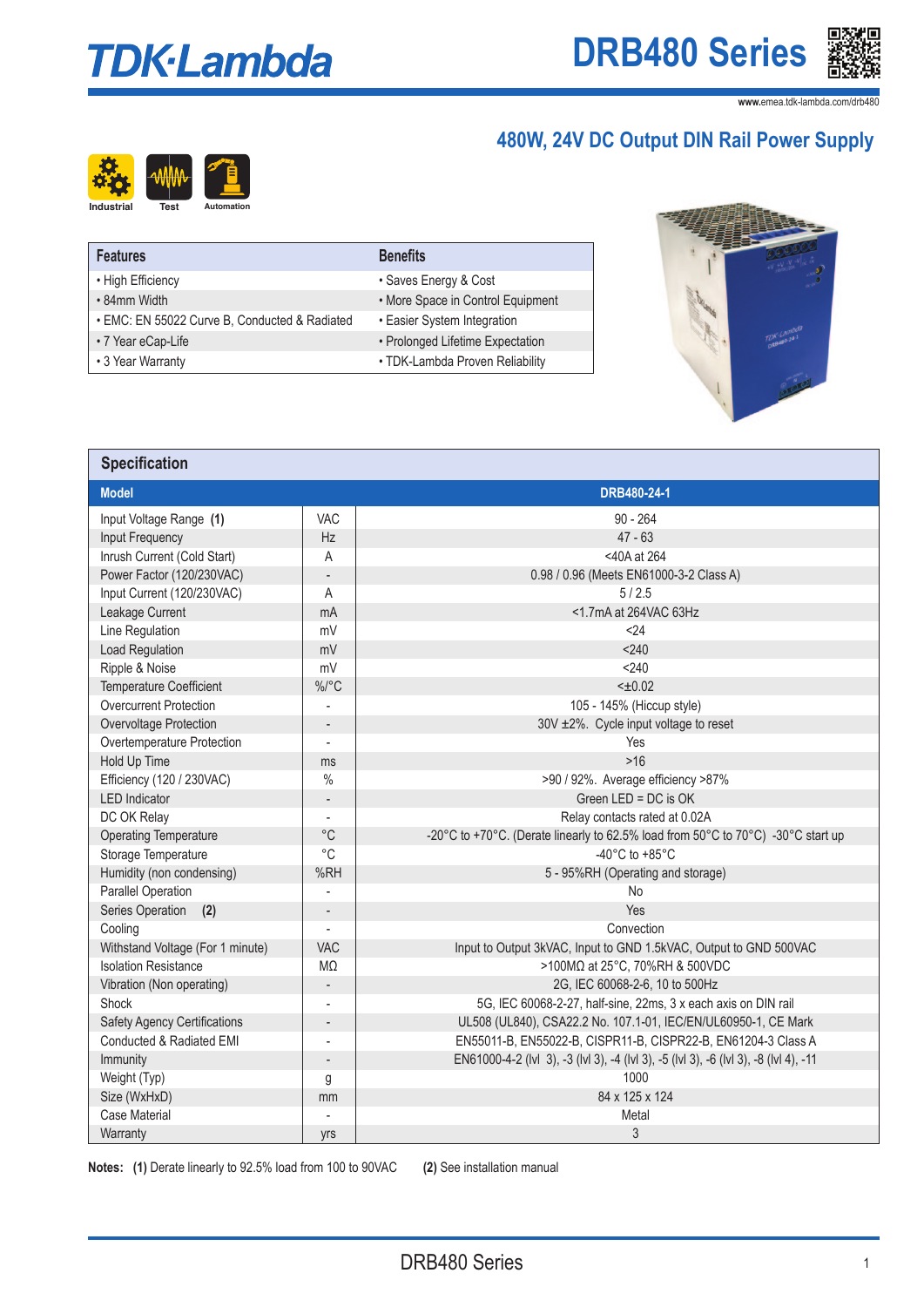## **TDK-Lambda**

## **Outline Drawing DRB480 Series**



| <b>Model Selector</b> |                                 |                        |                              |                            |  |  |  |
|-----------------------|---------------------------------|------------------------|------------------------------|----------------------------|--|--|--|
| <b>Model</b>          | <b>Output</b><br><b>Voltage</b> | <b>Adjust</b><br>Range | <b>Max</b><br><b>Current</b> | <b>Max</b><br><b>Power</b> |  |  |  |
| DRB480-24-1           | <b>24V</b>                      | $24 - 26.4V$           | 20A                          | 480W                       |  |  |  |